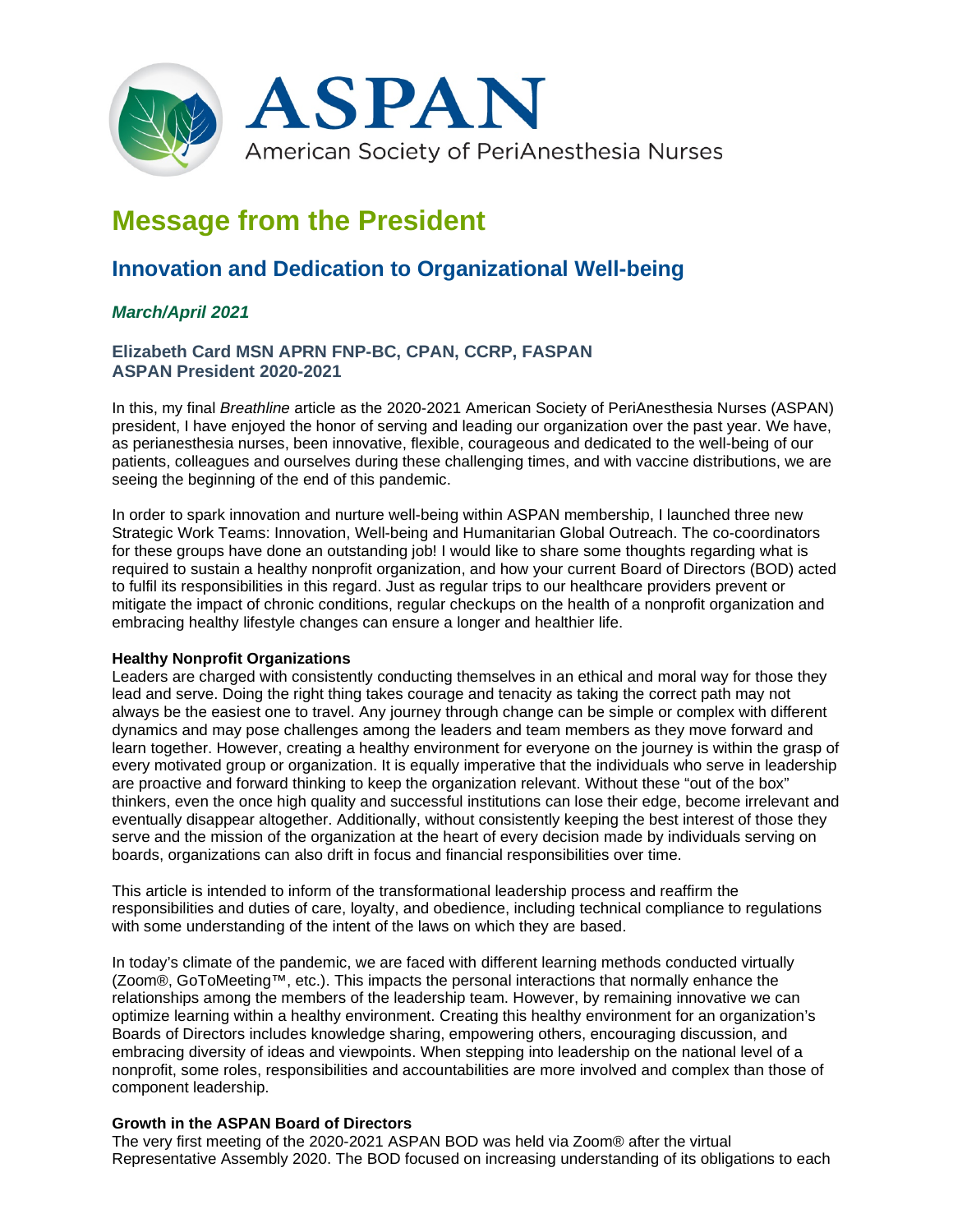other and the membership. I provided individual members with a book on board governance excellence before the meeting.1 We initially reviewed the fiduciary duties of directors and officers, and the key concepts of excellence in governance inclusive of the CEO and the board's authority, responsibility and the lines of communication. The last board of directors meeting I will lead will be the new board orientation. I have compiled all we have learned together over this past year into a board orientation book to be distributed covering some of the same items I covered in the first board meeting I led.

The board then completed the first virtual ASPAN BOD strategic planning sessions, held over several weeks utilizing surveys and pre-reads. Terry Clifford partnered with me and facilitated this process. The resulting strategic plan offers innovative solutions and goals for our organization to continue to reach over the next several years.

During the first few months, the board grew in knowledge and ability, and remastered operations that had been impacted by the pandemic. Each of these amazing individuals on the board completed their job duties while remaining flexible in their thinking, open to new ideas and consistently committed to the best interest of the ASPAN membership. Having previously served six years on the board, I can honestly share this board has taken care of business like nobody's business. The sheer amount and types of situations we have faced together have been much more intense and complex than any other ASPAN board has faced in recent history. Each member of the board remained positive, collaborative, professional and united. I am extremely proud of our work together and am honored to have had the opportunity to lead this group of talented, committed, and creative individuals.

#### **Fiduciary Responsibilities**

In our exploration regarding our fiduciary duties as the BOD of a nonprofit organization, we discovered opportunities to adopt best practices related to oversite and governance. We worked diligently where deficiencies were identified to update or create policies and procedures to guide our actions in fulfilling our duties going forward.

The fiduciary responsibilities of nonprofit boards fall into three large groups:

- The **duty of care** requires everyone has competence in performing directorial functions. These are fulfilled by fully participating in meetings (reading reports prior to meetings, each individual acting in good faith, asking clarifying questions, using independent judgement, completing assignments as requested and sharing any information that may be relevant to upcoming BOD decisions). This duty of care means each individual must use care that "a reasonably prudent person would exercise in a like position and under similar circumstances" (known as the business judgment rule). The BOD is allowed to delegate to the National Office staff or committees and to request and rely upon the advice of third parties (e.g., internal or external attorneys, accountants, etc.).2-4
- The **duty of loyalty** means the BOD acts in the best interest of ASPAN owners/members. This requires the faithful pursuit of the best interests of the organization, not the financial/other interests of an individual director/officer, or another person or organization. Loyalty means no one may use their position, or information obtained from participating on the board, to secure any personal benefit. Practicing loyalty means individuals disclose actual, potential, or perceived conflicts of interest and if conflicts exist, those directors and officers abstain from participating in discussions or board decisions made on related matters. Loyalty also means that directors/ officers must maintain confidentiality of all board discussions. This duty also requires transparency and loyalty to the best interest of the membership, specifically in the board reviewing the performance of the CEO and setting the compensation for the organization's executives, oversite of regulatory filings, and reviewing the IRS form 990.<sup>2-4</sup>
- The **duty of obedience** is carried out through individuals acting within the bounds of law in compliance with the organization's articles of incorporation, bylaws, policies and procedures in faithful pursuit of the organization's mission. To this end, individual BOD members must support, help implement, and avoid undermining decisions made collectively by the Board. All individuals on the Board after any vote is completed must refrain from impeding or hindering the implementation of those decisions as the Board stands and works united under the duty of obligation.2-4 When appropriate in fulfilling this duty, the Board may seek internal or external expert advice or guidance.

The current ASPAN Board of Directors reviewed all oversite responsibilities and revised or added structures or systems to accomplish these responsibilities. The BOD moved swiftly to benchmark best practices and garner subject matter expert's recommendations. The advice of an external tax lawyer